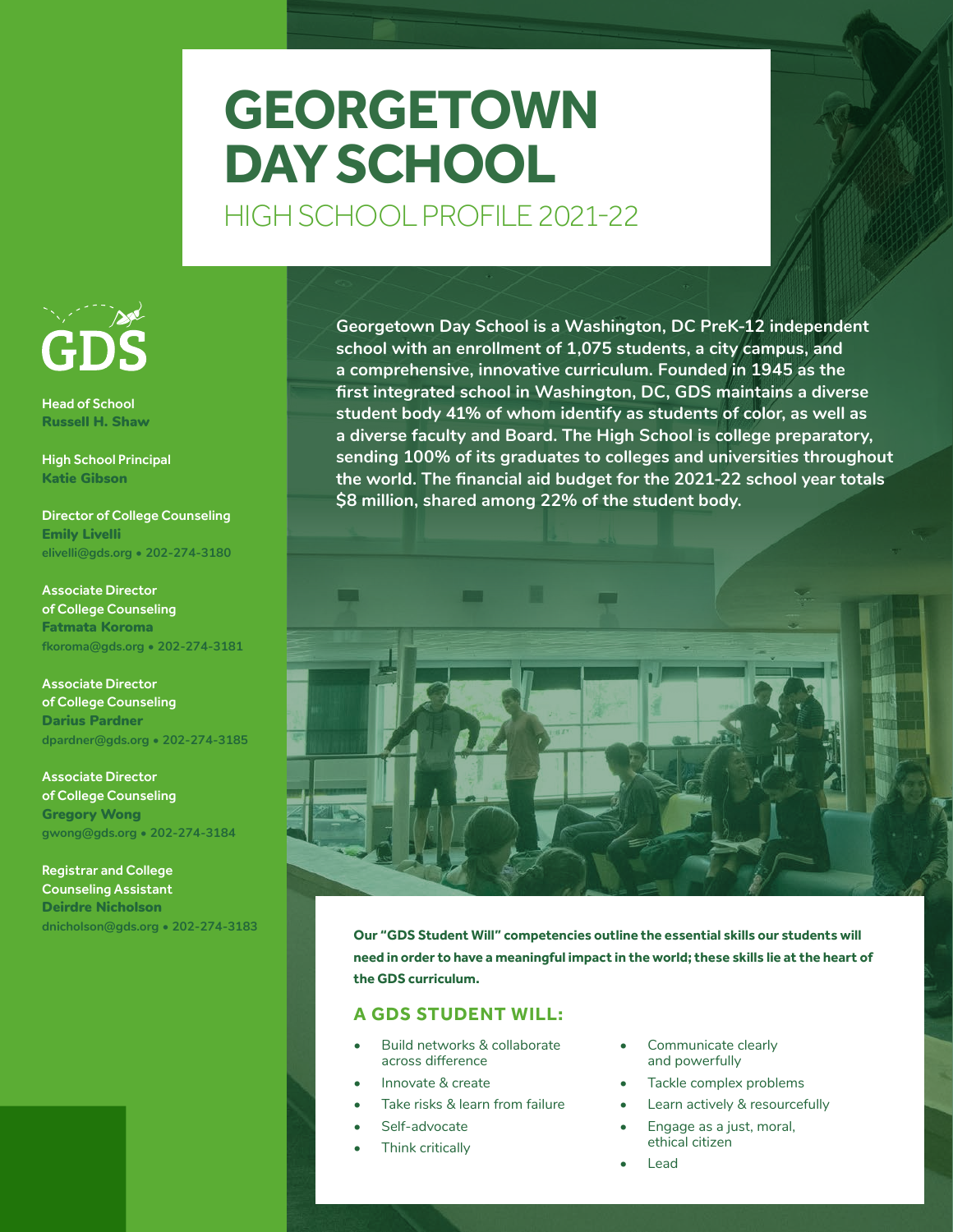### **COLLEGE APPLICATION POLICY**

GDS students are permitted to apply to up to 10 colleges and universities. On average, students apply to seven institutions. This policy ensures that our students make thoughtful choices.

#### **ADVANCED PLACEMENT EXAMS:**

In May 2021, 114 GDS high school students sat for 174 Advanced Placement examinations; 41% earned scores of 5, 73% earned scores of 4 or above, and 91% earned scores of 3 or above.

# **THE CURRICULUM**

A GDS education engages students with real-world problems, places them at the center of their learning, teaches them to collaborate across difference, empowers them to connect with resources, challenges them to think critically and creatively, and prepares them to be active citizens of the world. GDS supports students in exploring programs of study that develop a deep appreciation of the arts, humanities, and sciences as equally valuable disciplines that offer various perspectives on the world.

- Georgetown Day School does not rank students or compute a grade point average.
- GDS does not offer AP courses in English. All seniors write a 10-15 page critical essay on an author or topic of their choice as the culmination of their study in literature and writing.
- The high school math curriculum is one of the most advanced programs among independent schools in the area, including coursework beyond BC calculus to linear algebra, number theory, multivariable calculus, and discrete mathematics.
- Typically starting no earlier than junior year, students may choose from a wide array of advanced courses, including AP and Upper Level (UL) offerings.

In June 2018, GDS announced that we will phase out offering Advanced Placement courses by fall 2022. In developing our new curriculum, faculty collaborated with the Curriculum Review Committee to establish standards for Upper Level (UL) courses. UL courses represent the most challenging level of coursework offered at GDS, where students examine the material at the highest levels with sustained intellectual independence. For students graduating in the Class of 2022, both AP and Upper Level (UL) courses may appear on their transcript.

# **CURRICULAR HIGHLIGHTS**

#### **MINIMESTER**

In winter 2018, GDS launched the first annual Minimester for students and faculty. During this three-day intensive program, students have an opportunity for an immersive, experiential learning experience without the confines of traditional schooling. Selected courses include: Exploring Reproductive Justice, Prisoners and Their World, Sabermetrics, Unplugged in the Wilderness, and The Neuroscience of Implicit Bias.

#### **YOUTH PARTICIPATORY ACTION RESEARCH**

 $\bullet\hspace{0.1cm} \bullet\hspace{0.1cm}\bullet\hspace{0.1cm}\bullet\hspace{0.1cm}\bullet\hspace{0.1cm}$ 

GDS supports a cohort of students each year who participate and design social science research studies to address an issue that they identify in their community. Two previous topics students have studied were 1) the politics of space and 2) socioeconomic status and sports.

### **INNOVATION AND TECHNOLOGY**

From courses like AP Computer Science to Robotics, Electronics, and Programming, the department offers courses that prioritize and prize project-based learning, inquiry-based instruction, expanded technology integration, and interdisciplinary teaching.

#### **9TH GRADE SEMINAR**

The 9th Grade Seminar is a flagship social justice course that serves as a launching point for a GDS High School education. The goal of the course is to gain greater insight into our complex and layered identities while creating a space to ask and learn about the identities and perspectives of others. The class consists mostly of interactive activities and student-led conversations which help us begin to examine the various components of our individual and shared identities.

#### **SENIOR QUEST**

All seniors participate in a Quest, or investigation, in which they apply their curiosity, talents, interests, skills, and knowledge to a question, task, creation, or issue of relevance to the student in particular as well as to a significant constituency outside of the GDS community. Quests call for teamwork, a multi-disciplinary approach, community involvement, demonstrable social value, and presentation and communication skills.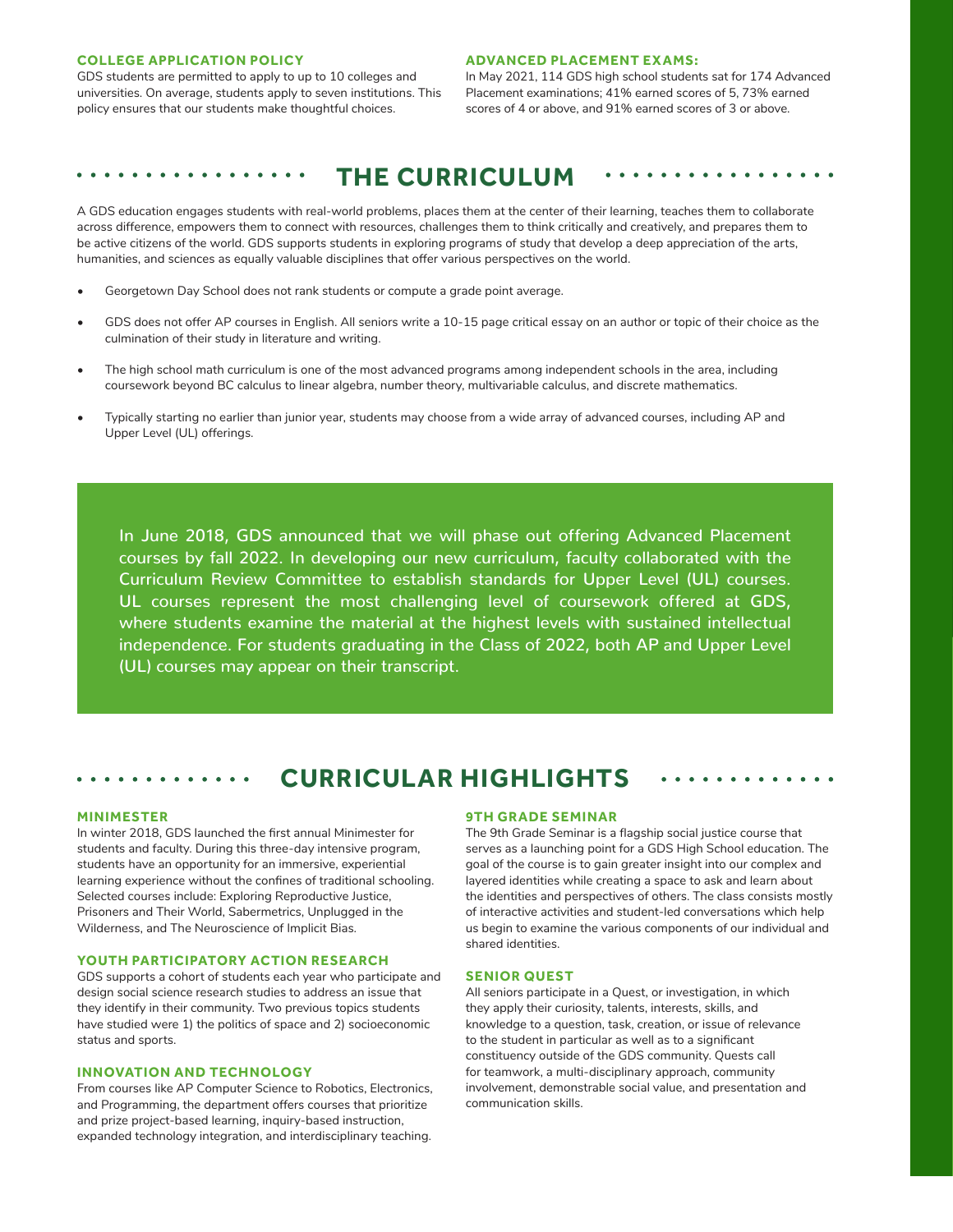# **CO-CURRICULAR ACTIVITIES**

Continually aware of the reasons for its founding, Georgetown Day School inculcates in its students a concern for the world around them. Although many GDS students volunteer far more extensively, all students must complete at least 60 hours of direct community service.

Diversity, Equity, and Inclusion (DEI): GDS is a proud recipient Diversity, Equity, and Inclusion (DEI): GDS is a proud recipient (and a summer of the GDS Policy and Advocacy Institute began as a summer of the National Association of Independent Schools Leading Edge (b) apportunity for Award for Equity and Justice. Through day-to-day activities, curriculum instruction, and school-wide programming, GDS encourages respect for identity and cultivates awareness of the multiple perspectives, beliefs, experiences, and backgrounds reflected in our diverse community. At the High School level, we offer affinity groups, curriculum, programming, and a social justice teach-in day as opportunities for our students to engage in principles of practice grounded in equity, inclusion, and social justice.



opportunity for students to engage in meaningful, long-term work in an important area of public policy. Fellows learn the fundamentals of policy development and the relationship between policy and advocacy from experts. They "live" at the intersection of theory and practice, engaging directly with governmental and non-governmental organizations to understand the challenges and to participate in the development of effective policy and/or advocacy initiatives. Policy Institute tracks have included: Waging Life in the DMV, Addressing Sexual Assault and Consent, and Life Resettled.

# **AMONG THE MORE THAN 100 ACTIVITIES OFFERED, MAJOR PURSUITS INCLUDE:**

## **ACADEMIC TEAMS**

**Debate, Harvard Model Congress, It's Academic, Math Team, Model UN, Quiz Bowl**

## **ATHLETICS**

1

**Baseball, Basketball, Crew, Cross Country, Golf, Lacrosse, Rock Climbing (club), Soccer, Softball, Swimming, Tennis, Track, Volleyball, and Wrestling**

### **COMMUNITY ENGAGEMENT**

**Tuesday Night Tutoring, Tuesday Night Art, Friendship Terrace Volunteers, Super Science Sessions**

## **MUSIC AND DANCE**

**A Capella, Chorus, Chamber Choir, Fata Morgana (Dance Troupe), Jazz Band**

#### **AFFINITY GROUPS**

**Adoptee, Black Student Union, Body Positive, Feminisms for those Marginalized by Gender, Fusion, HOLA, Jewish Student Union, Middle Eastern and Arab Affinity, Muslim Students Association, Triple A, SIS, Spectrum, Students for Socio-Economic Awareness,Young Women of Color, Young Men of Color**

## **PUBLICATIONS**

**Grasslands (Literary), Insight (Diversity), Augur Bit (Student Newspaper), Gxrls in STEM, Yearbook**

## **STUDENT STAFF COUNCIL**

#### **THEATER**

**Fall Play, Winter One-Acts, Spring Musical, Cabaret**

# **COLLEGE ATTENDANCE** – The Classes of 2018, 2019, 2020, and 2021 attend the following institutions:

**The number of students will be indicated if above one.**

American University Amherst College (5) Bard College at Simon's Rock (2) Barnard College (7) Bates College (6) Belmont University Berklee College of Music Boston College (5) Boston University (4) Bowdoin College (2) Brandeis University (2) Brown University (13) Bryn Mawr College (3) Bucknell University Caldwell University Carleton College (5) Carnegie Mellon University Case Western Reserve University (5) Champlain College Chapman University (2) Claremont McKenna College Colby College (6) Colgate University College of the Atlantic Colorado Mesa University Columbia University (7) Connecticut College Cornell University (7) Dartmouth College (4) Davidson College Deep Springs College Dickinson College Duke University (6) Elon University Emory University (12) Fordham University Franklin & Marshall College (2) George Washington University (2)

Georgetown University (18) Georgia Institute of Technology Gettysburg College Grinnell College Hamilton College (2) Harvard University (13) Haverford College (9) Hobart and William Smith Colleges Indiana University (Bloomington) (2) James Madison University Johns Hopkins University (2) Kenyon College (2) Lafayette College (3) Macalester College (3) Maryland Institute College of Art McDaniel College (2) Middlebury College (5) Monmouth University Mount Holyoke College Muhlenberg College New York University (20) Nicholls State University North Carolina A & T State University North Carolina State University Northeastern University (2) Northwestern University (12) Oberlin College (7) Occidental College (4) Parsons School of Design Pennsylvania State University (2) Pitzer College Pomona College (6) Pratt Institute (2) Princeton University (2) Providence College Purdue University (4) Reed College (2) Rensselaer Polytechnic Institute

Rhode Island School of Design Rice University Rochester Institute of Technology Roger Williams University Rose-Hulman Institute of Technology Saint Joseph's University San Diego State University Santa Clara University (2) Savannah College of Art and Design School of Visual Arts Scripps College Smith College Spelman College Stanford University (5) Stevens Institute of Technology SUNY at Binghamton Swarthmore College (5) Syracuse University (2) Temple University (3) The College of Wooster The New England Conservatory of Music The New School (3) The Ohio State University (2) The University of Texas at Austin (3) Towson University Trinity University Tufts University (11) Tulane University of Louisiana (9) University of California (Berkeley) (3) University of California (Davis) (3) University of California (Los Angeles) (3) University of California (Santa Barbara) University of Chicago (4) University of Colorado Boulder (4) University of Denver University of Florida University of Illinois at Urbana-Champaign University of Louisville

University of Maryland (Baltimore County) University of Maryland (College Park) (7) University of Miami (6) University of Michigan (15) University of North Carolina at Chapel Hill (3) University of North Carolina at Charlotte University of Pennsylvania (4) University of Pittsburgh (4) University of Rochester (3) University of San Francisco (3) University of Southern California (8) University of Virginia (7) University of Wisconsin (Madison) (14) Vanderbilt University (3) Vassar College (2) Virginia Commonwealth University (2) Virginia Tech Wake Forest University (4) Washington University in St Louis (20) Wellesley College (3) Wesleyan University (6) William and Mary (5) Williams College (6) Yale University (10)

# **INTERNATIONAL ATTENDANCE**

University of British Columbia University of Cambridge (2) Imperial College London King's College London NYU Shanghai University of St Andrews (5) University of Toronto (5) Western University